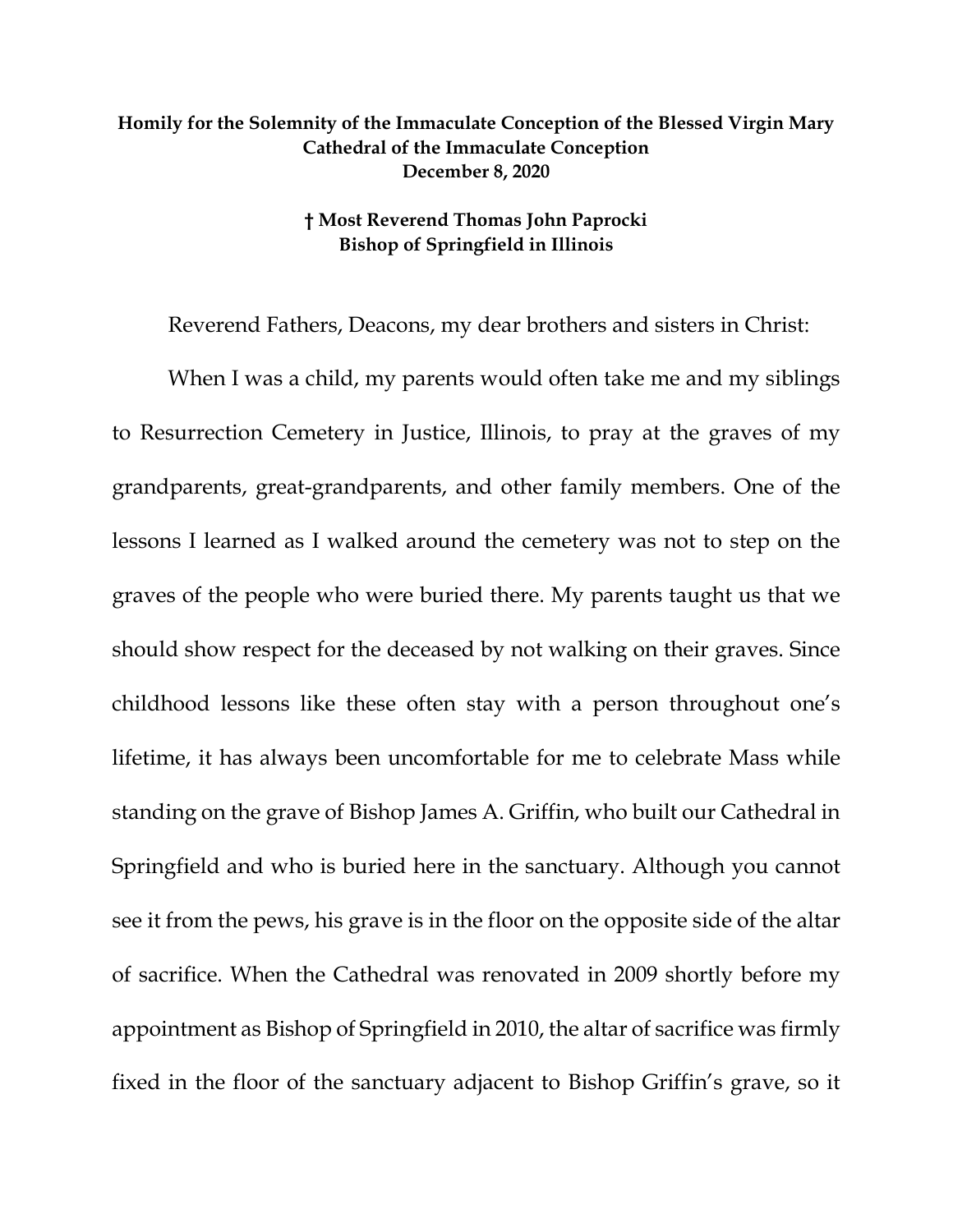would not be a simple matter just to move the altar to avoid standing on his tomb while celebrating Mass.

Since neither the altar nor the grave can be moved very easily, I have decided to start celebrating Mass from the other side of the altar. Doing so will also mean that I will be celebrating Mass in our Cathedral *ad orientem*, that is, facing the same direction as the people in the pews instead of facing towards them, which in Latin is called *versus populum*.

The phrase *ad orientem* in Latin means "toward the east." The phrase in not be taken literally, though, since the celebrant is looking east geographically when celebrating Mass facing the people in our Cathedral. Facing the same direction as the people in the pews would actually be facing the west geographically.

When speaking about celebrating Mass *ad orientem*, what is meant liturgically is to be praying while facing Our Lord, the "Dawn from on high" who will "break upon us, to shine on those who dwell in darkness and the shadow of death, and to guide our feet on the way to peace" (Luke 1:78-79). While celebrating Mass facing the people became popular after the Second Vatican Council, there is actually no document from the Second Vatican Council that calls for Mass to be celebrated facing the people.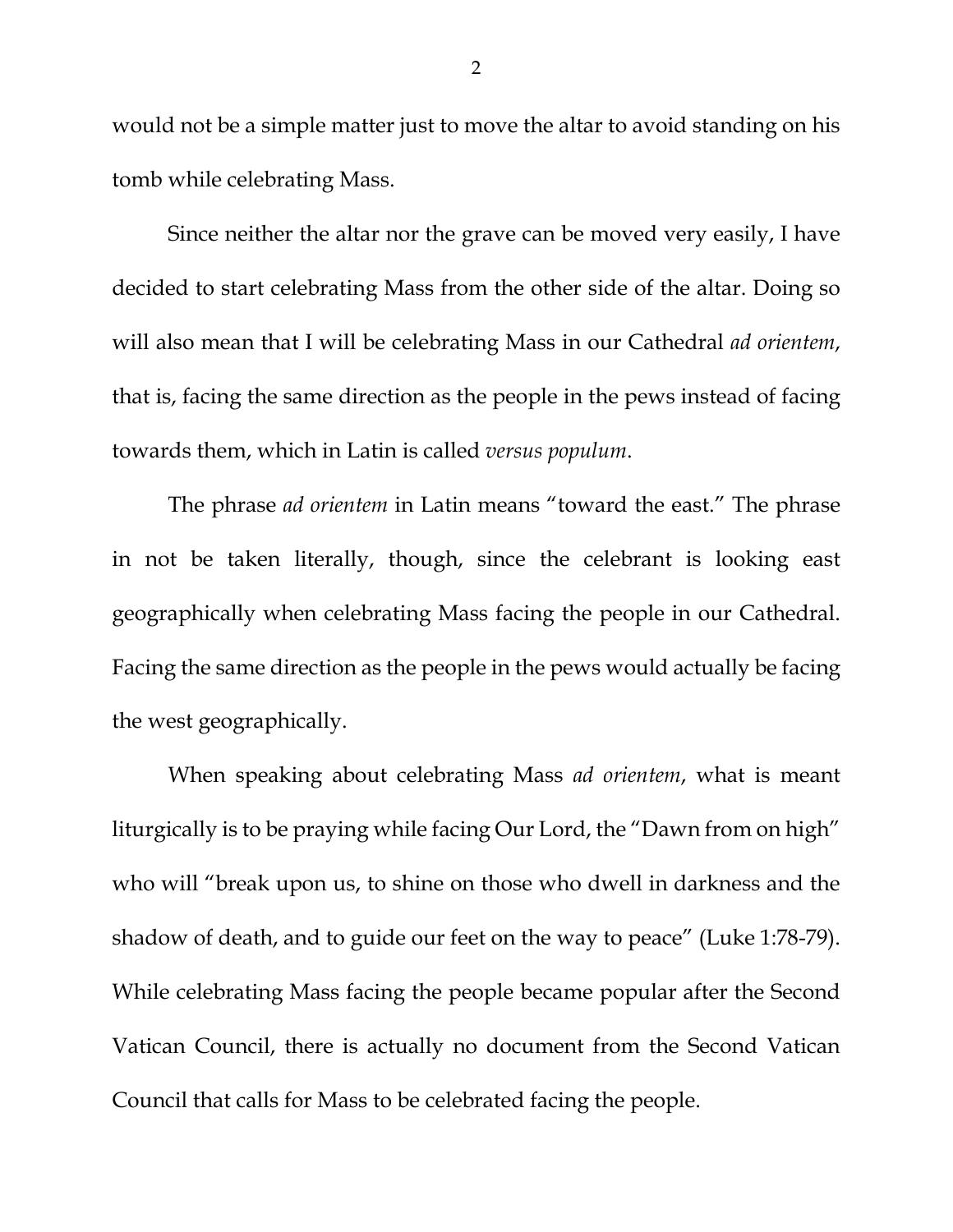In his book, *The Spirit of the Liturgy*, then-Cardinal Joseph Ratzinger (who would later become Pope Benedict XVI) wrote that prayer and worship "toward the East" (*ad orientem*, oriented prayer) "is, first and foremost, a simple expression of looking to Christ as the meeting place between God and man. It expresses the basic Christological form of our prayer. . . . Praying toward the east means going to meet the coming Christ. The liturgy, turned toward the East, effects entry, so to speak, into the procession of history toward the future, the New Heaven and the New Earth, which we encounter in Christ" (pp. 69-70).

Another reason for celebrating Mass *ad orientem* is to make clear that the celebrant is leading the people in prayer with their bodies physically facing in the same direction, directing their prayers to God, rather than putting on a performance for the people in the pews to watch, as if they were passive spectators. As the Second Vatican Council taught in the Sacred Constitution on the Liturgy, "The Church earnestly desires that all the faithful be led to that full, conscious, and active participation in liturgical celebrations called for by the very nature of the liturgy" (*Sacrosanctum Concilium* 14).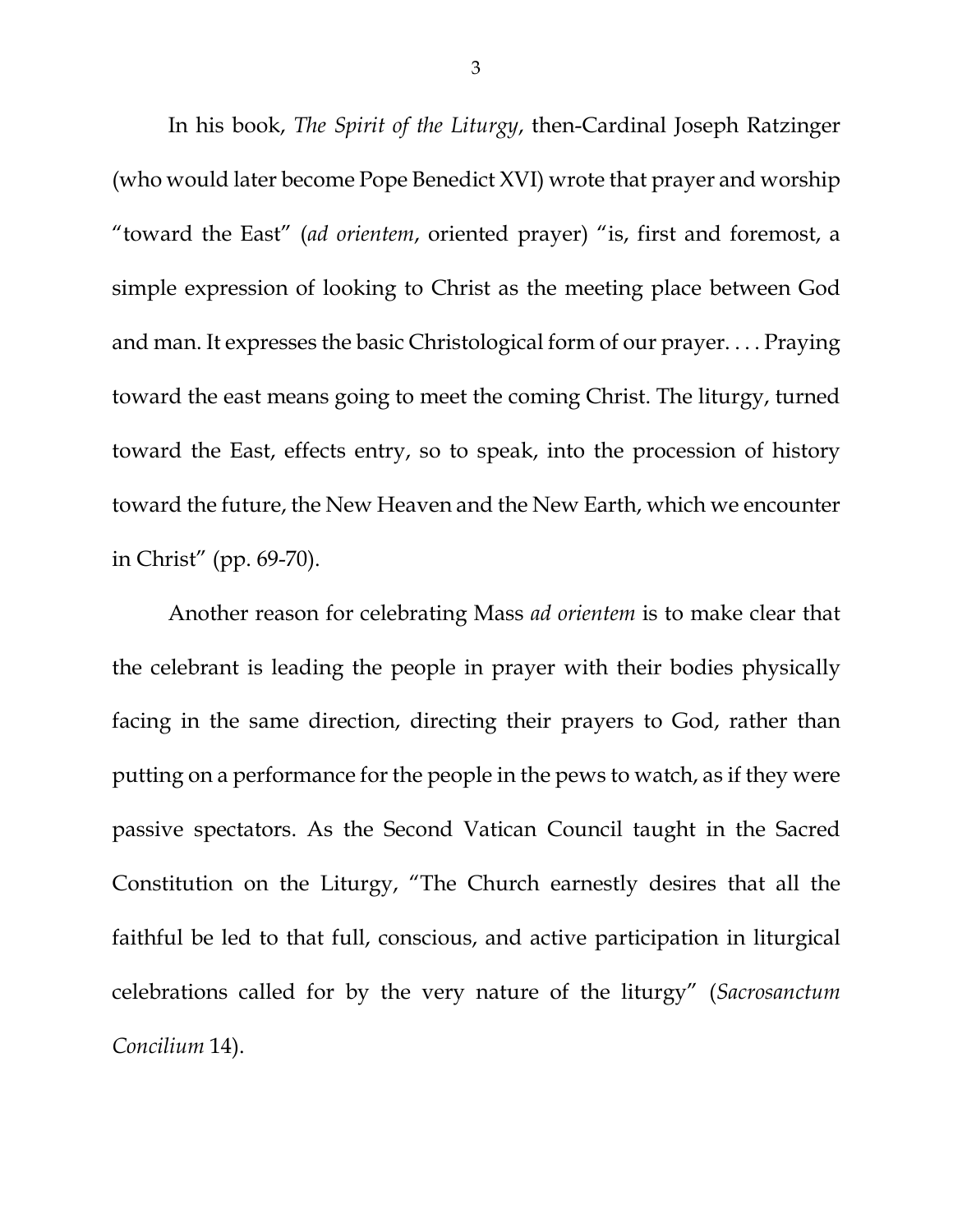In his pastoral letter, "Turning Toward God: Celebrating the Mass Ad Orientem," issued July 22, 2019, Bishop James Wall of the Diocese of Gallup, New Mexico, announced that "the 11:00 AM Sunday Mass will henceforth be celebrated *ad orientem* at the Cathedral of the Sacred Heart in Gallup. This provides the faithful with the opportunity to attend the Mass in this way indeed, in this way which is still approved and generously allowed by the Church. This is also a practice I would like to encourage throughout the Diocese of Gallup. I believe it is pastoral to offer Masses both *ad orientem* and *versus populum*, so that, together, we can all be exposed to the varied riches of the Church and Her prayerful history."

Similarly, it is my intent to henceforth to celebrate the 10:00 AM Sunday Mass at the Cathedral of the Immaculate Conception in Springfield *ad orientem*. I also encourage this practice throughout the Diocese of Springfield in Illinois.

Today is indeed a special day liturgically as we celebrate the Solemnity of the Immaculate Conception, the patronal feast of our Diocese, of our Cathedral, and of our country, the United States of America. In his sermon about the Virgin Mary, the bishop St. Anselm wrote:

4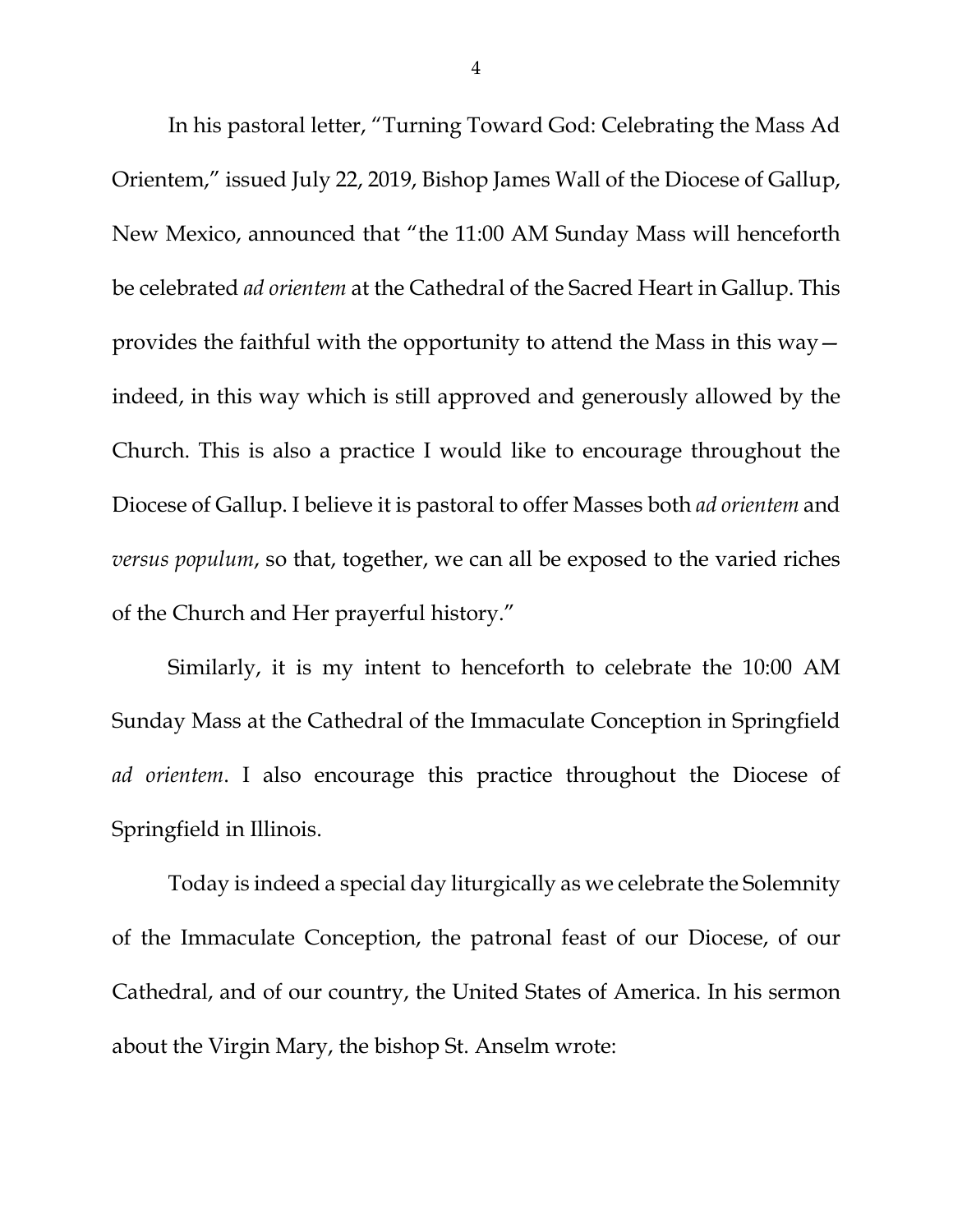The whole universe was created by God, and God was born of Mary. God created all things, and Mary gave birth to God. The God who made all things gave himself form through Mary, and thus he made his own creation. He who could create all things from nothing would not remake his ruined creation without Mary. God, then, is the Father of the created world and Mary the mother of the re-created world. God is the Father by whom all things were given life, and Mary the mother through whom all things were given new life. For God begot the Son, through whom all things were made, and Mary gave birth to Him as the Savior of the world. Without God's Son, nothing could exist; without Mary's Son, nothing could be redeemed.<sup>[1](#page-5-0)</sup>

Mary's obedience to God redeemed humanity from the disobedience of Eve, whose decision with Adam to ignore God's command brought untold imperfections into God's good creation. Sin has consequences. All sins, even those committed privately, have negative consequences on the sinner that then adversely affects others. All sin is social.

In order to rectify the situation, God creates a new Eve. He richly blesses young Mary of Nazareth and then asks her to cooperate in his plan of salvation. Mary cooperated not only with God but also with the grace and faith with which she had been blessed from the first moment of her life.

5